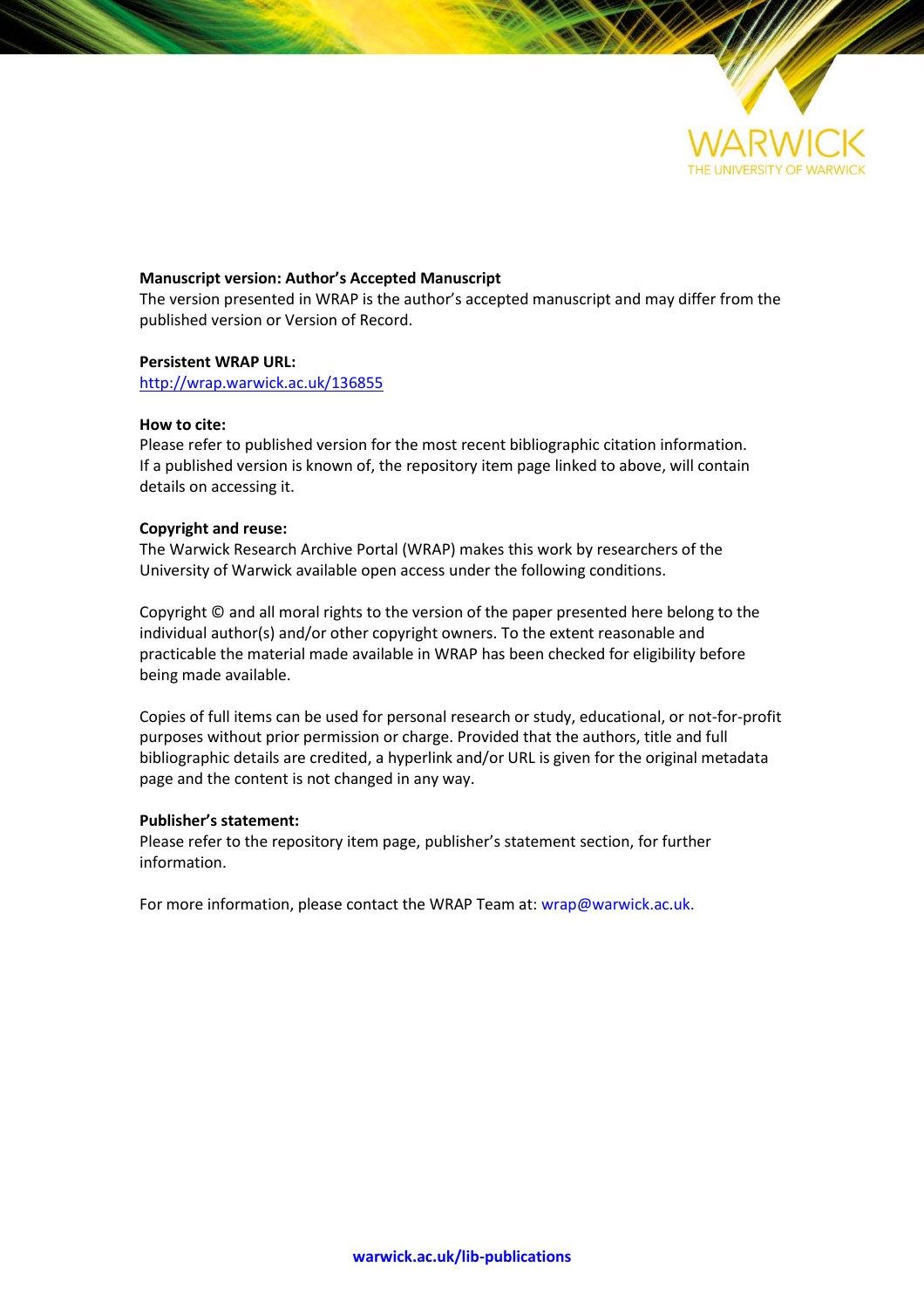## **Educating for Poverty Relief: The Case of Fe y Alegria**

Camilo Arciniegas-Pradilla (Colombia) and Jose Bento da Silva (U.K.)

This chapter briefly discusses the organizational experience of *Fe y Alegria* (henceforth, FyA) as a network of schools managed by the Society of Jesus, chiefly in Latin America but also Africa. Both authors are organizational sociologists, and we wrote the chapter in that capacity. FyA is of relevance for us as organizational studies scholars, not because of its pedagogical approach, nor because of its eventual links to a Jesuit pedagogical project. Moreover, our main objective is not to contribute to studies in pedagogy (which is not our main field on inquiry), but to open a dialogue. Throughout, we will speak about what surprised us. The fact that it might not surprise scholars from other traditions is, eventually, the open door for dialogue.

We initially approached FyA as a remarkably big network of schools. In our capacity as management scholars, we tried to uncover the administrative principles guiding what was –and still is– an impressive organization in terms of its geographical scope and its size, as measured by the total number of employees. However, we were soon drawn by the relevance of FyA's educational project. That is when we started approaching FyA as a network of schools purposively built to tackle poverty. Or, put differently, at some point in our journey researching FyA, we started understanding FyA's educational endeavor as being about liberating the individuals, their context, and the wider society in which they are immersed.

We discovered that any approach to FyA as either (only) a pedagogical endeavor, or as a Jesuit educational project is incomplete. Obviously, others knew this already, namely FyA. However, as organizational studies scholars, this allowed us to reframe the case of FyA and rethink a network of schools in light of its overarching purpose. This chapter is, therefore, an informed description of what we might call *an intellectual journey*, a journey in which our interests as researchers somehow changed in the face of grand-challenges like those characterizing FyA's operational context: poverty, violence, and extreme forms of inequality. That said, this chapter discusses the continuous quest of FyA to fulfill its purpose by the means of educating the poor while adapting to new forms of poverty.

The chapter is structured as follows. We start by a brief review of our intellectual journey into what we call 'purposiveness in education'. We then review the positioning of FyA vis-à-vis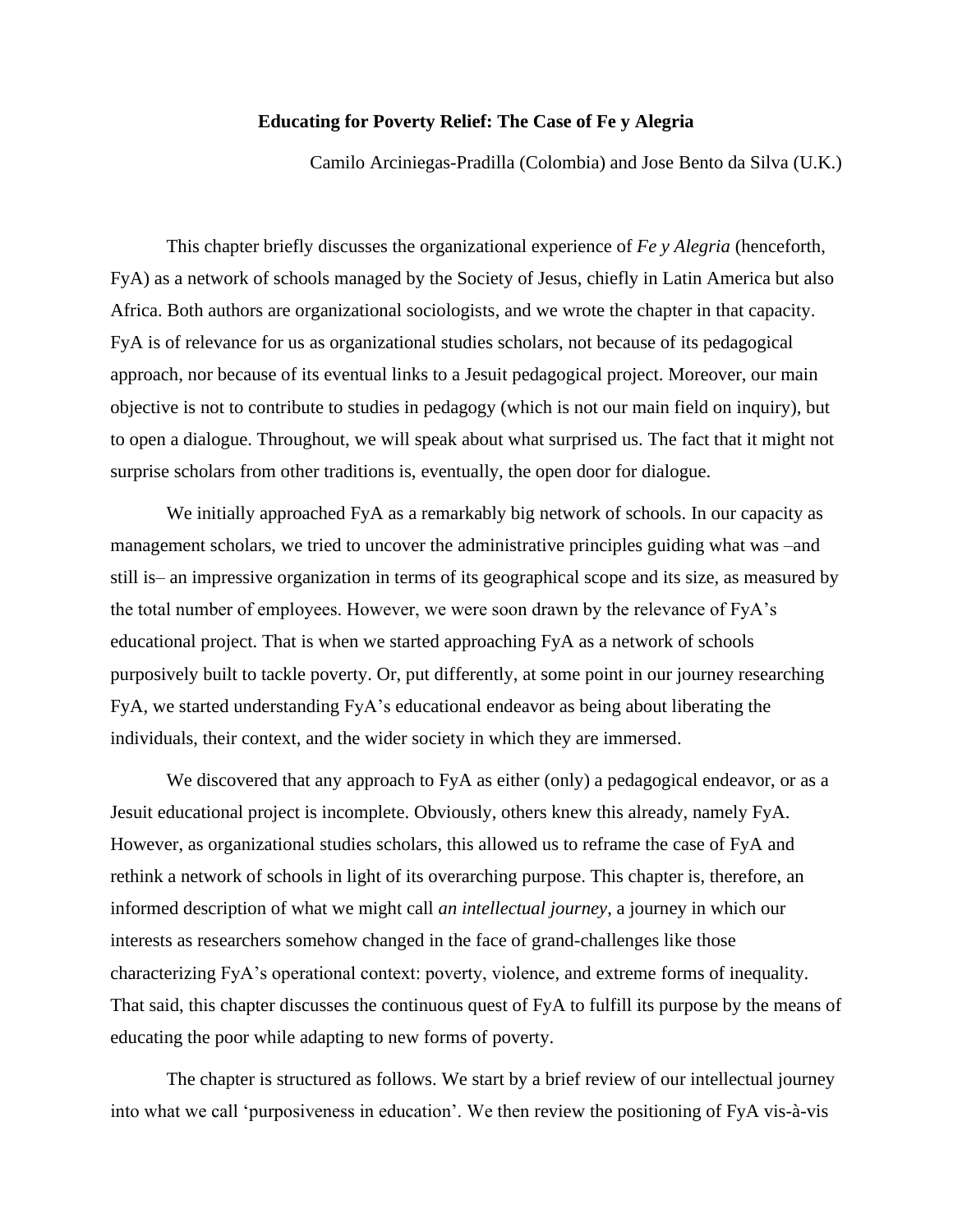the grand-challenge of poverty. More specifically, Paulo Freire's (2000/1970) *Pedagogy of the Oppressed* –which ended up inspiring part of FyA's pedagogy– will be discussed in light of the theoretical debates surrounding the possibility (or not) of solving grand-challenges. The second part of the chapter leverages data retrieved from FyA, namely interviews, historical sources (based on FyA's archives), and ethnographic observations. The analysis of these qualitative sources shows that FyA's educational project is underpinned by shifting understandings of poverty (meaning that FyA does not operate around one understanding of poverty) and by the absence of educational performance criteria.

The outcomes of our research on FyA are counter-intuitive. On the one hand, we expected a common understanding of poverty to guide the strategic action of FyA and its educational project. On the other hand, the irrelevance of performance measurement criteria for FyA puts into question dominant governmental (as per in Foucault) approaches to education.

Therefore, the chapter contributes to two contemporary debates. First, it brings to the fore the role of educational organizations for approaching grand-challenges (like poverty), something that has been largely overlooked within organizational studies literature. Second, the chapter discusses the relevance of humanist education, centered on the individual, and not on the functional outcomes of education (e.g., school rankings or exam results). This debate is made even more crucial given the mounting pressure on Jesuit schools that rely heavily on State funding, a challenge that also affects FyA. The adoption, for financial reasons, of State-led educational projects has put into question the distinctiveness of some Jesuit institutions. This will bring the chapter back to the beginning of our discussion: What is the ultimate objective of education? FyA's emphasis on educating individuals capable of transforming themselves, their closest contexts, and their wider communities, will allow us to discuss what a Jesuit inspired (and, therefore, humanist) educational project could look like.

### **A Search for Purpose in Education**

It is often forgotten that modern educational systems serve a purpose beyond the formal dimensions of education itself. Ever since Luther, arguably one of the founders of modern educational systems (Strauss 1978), thought of mass education for children in the  $16<sup>th</sup>$  century, education has always entailed objectives that go beyond the mere technical dimensions of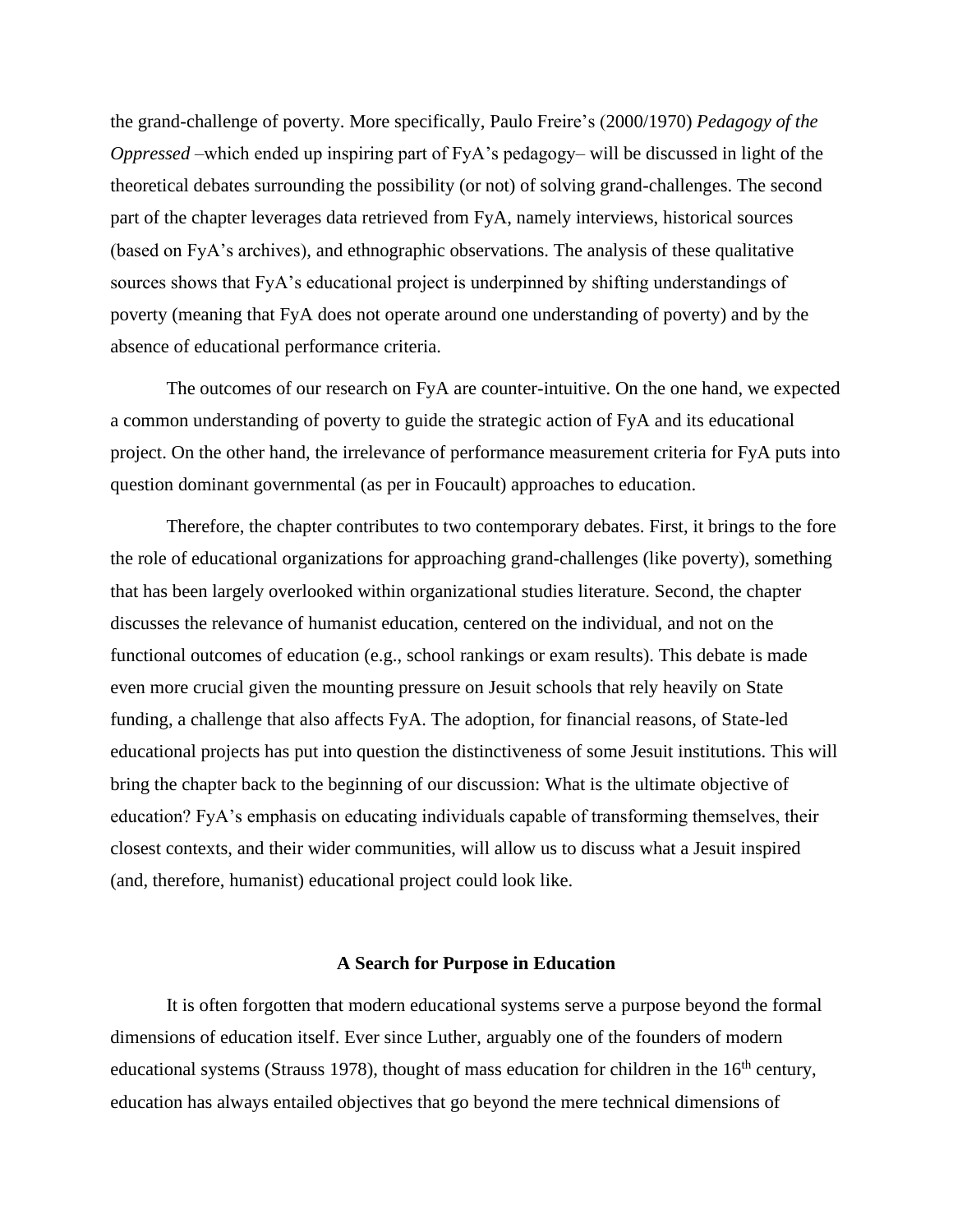learning. The ideal of *educating the masses* has always been of relevance in modern educational systems. In the case of Luther's education project, the overarching objective was the catechization of Christianity. As Strauss (1978) described, Luther's educational project attempted a balance between, on the one hand, the Reformation project centered on individual conscience and its free relationship with God; and, on the other hand, the need to inculcate in children the fundamentals of religion as per a religious authority's precepts. For Luther, true conversion to Christianity could only occur during the early years of the individual's life. This justified the right of local authorities to overcome the parents in case they did not educate their children according to the true precepts of religion (Strauss 1978).

Between Luther and the  $19<sup>th</sup>$ -century liberal belief that education was the best way of attaining the ideal of freedom, the Jesuits established a network of schools whose plan of studies –the *Ratio Studiorum*– formalized pedagogy. Unlike Luther's educational project, which was mostly a decentralized and non-formalized endeavor, the network of Jesuit schools was formalized and centralized through the *Ratio Studiorum*. This allowed the Jesuits to develop a common identity, even though they managed hundreds of schools scattered throughout the world. The *Ratio* most likely had an impact on modernity impossible to determine historically. For instance, the *Ratio*'s role in the dissemination of mathematics eventually contributed to the development of the modern emphasis on putting numbers into every dimension of reality and, subsequently, the dissemination of a specific form of scientific inquiry. As Ashworth (1986) put it, "[t]here is one order that stands out from all others as the scientific order without rival in seventeenth-century Catholicism, and that, of course, is the Society of Jesus" (p. 154), which turns the Society of Jesus into perhaps "the first true scientific society" (p. 154). The Jesuits can thus be said to have acted as a conduit for new kinds of knowledge. This was especially so for 16<sup>th</sup>-century mathematics; the Jesuits made their presence felt in the fields of cosmography, navigation, optics, and astronomy (O'Malley, Harris, Bailey & Kennedy 1999).

The rationalization of knowledge was already imprinted into modern culture when, in the 19<sup>th</sup> century, the liberal project brought education to the fore as the fundamental means towards the development of individuals capable of governing themselves, and, henceforth, contributing to the development of liberal democracies (Fawcett 2014; Freeden 2015; Rosenblatt 2018). Again, education was seen not as the mere formal training of a specific set of skills and technicalities, but as a means towards something greater. In the case of the liberals' educational project, the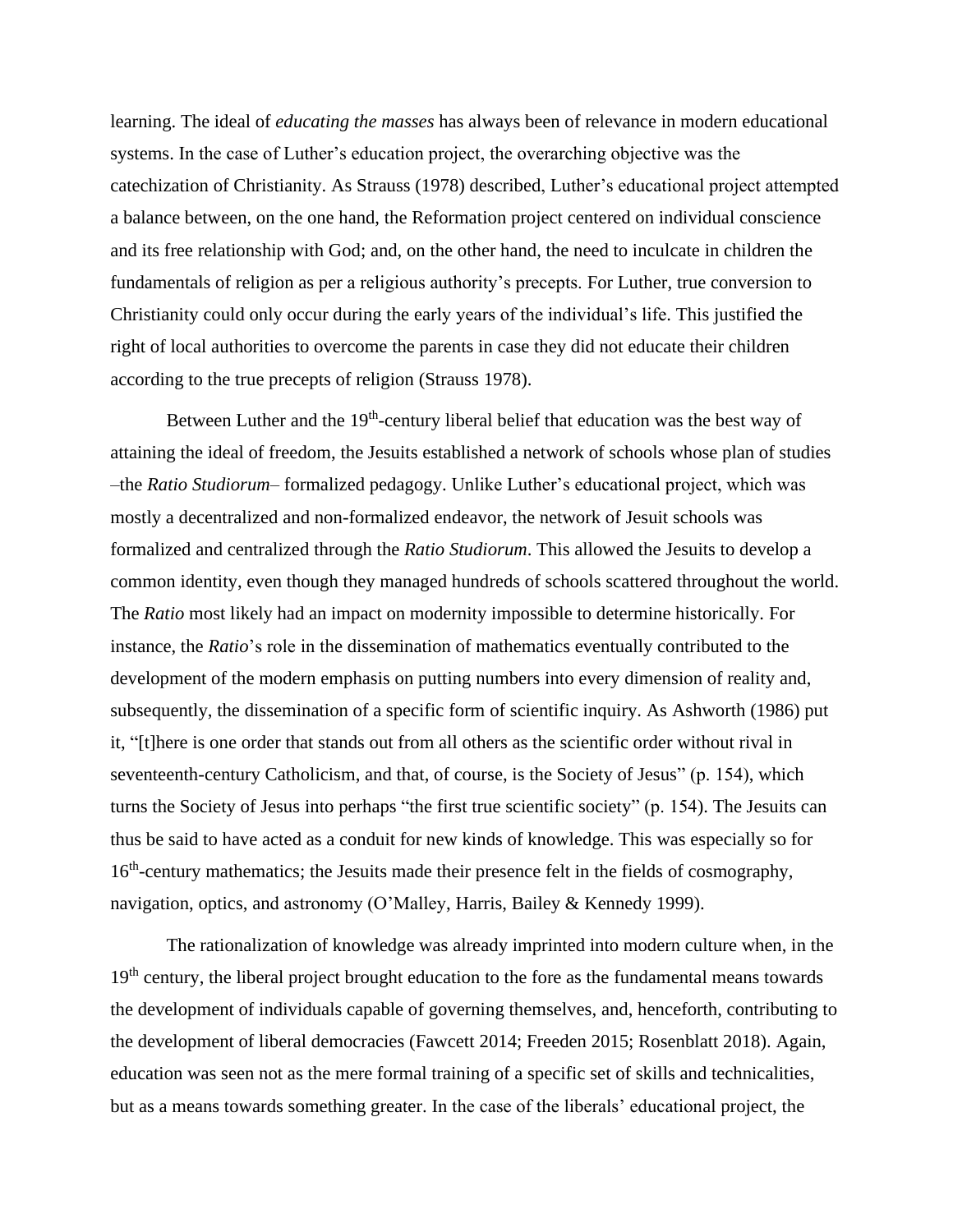overarching objective was progress. This same objective would be shared by all sides of the political spectrum, underpinning the development of vast educational networks covering the territorial limits of the State/Population (see Ross [2015], for an account of the relevance of the *Commune of Paris* revolt in the massification of children's education). Therefore, education evolved into a governmental technique, as per in Foucault's (2009) understanding of government as being about the conduct of the individual and the conduct of the population. Such governmental approach to education, with its disciplinary emphasis (Foucault 1991/1975), would be the hallmark of State-led education networks developed throughout the  $20<sup>th</sup>$  century.

The development of State education networks, in conjunction with the persecution of Catholic religious orders, paralleled the gradual diminishing of Jesuit education networks. In many Western countries, the Jesuit network of schools had historically been the main provider of education, namely scientific education (as an example, see Malta Romeiras [2019] for a discussion of the role Jesuits played in Portuguese scientific education). However, the development of State networks of schools led to the gradual disappearance, in many countries, of some Jesuit schools, being that those which survived were mainly either totally private or funded through the State and as part of the State network. In many circumstances, the latter saw their identities being threatened by the piecemeal introduction of educational projects often irreconcilable with Jesuit identity.

Notwithstanding, such developments did not occur equally across all countries in which the Jesuits had a presence. It is in such a context that FyA emerged as an educational project.

## **Fe y Alegria**

FyA was founded in Caracas, Venezuela, in 1955, by Fr. Jose Velaz, S.J. His ideal was rather simple: achieve social change through education. In that sense, there was not much difference between FyA's foundational purpose and that of existing networks, namely Statefunded ones. However, FyA had a preference for contexts of extreme poverty and marginalization. Furthermore, FyA strongly believed that an alternative to the status quo can be realized. Inspired by Freire's (2000/1970) *pedagogy of liberation* and his ideal of utopian education, FyA's mission is to use education of the poor as a way to realize an alternative vision for society. Hence, FyA seeks to anticipate the future and create a decisively different world. In a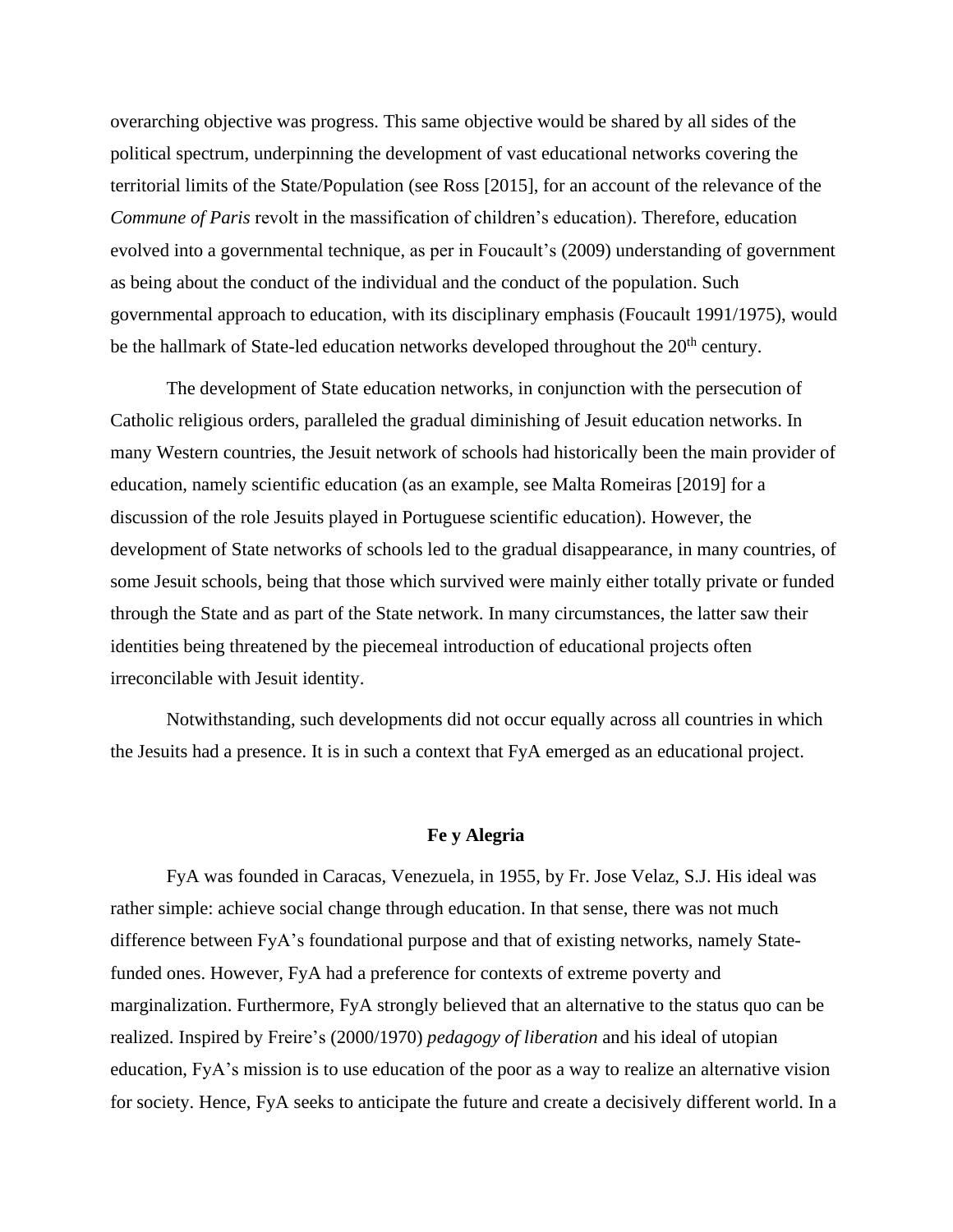nutshell, FyA's mission is as religious as political. In this sense, one could argue that the utopian character of FyA's project is aligned with the educational projects inspired by liberal and progressive State networks of schools.

FyA sees itself as a social movement engaged in "popular education" (Freire 2000/1970), aiming at emancipating the more than 1,500,000 children, adolescents, and adults who attend the circa 2,500 schools daily (Fe y Alegria 2016). These students can then potentially change their local context and, *a fortiori*, the wider society in which they are immersed.

FyA is nowadays governed by a Federation, known as the *International Federation of Fe y Alegria* (FIFyA, for its Spanish initials). Founded in 1986, the FIFyA is an organization that associates the independent national nodes of FyA around the world. Currently, these independent national nodes represent 21 countries (16 Latin American, 2 European, and 3 African) and benefit over 1,500,000 students through rather different educational programs. These educational programs that FyA offers are related to formal and technical-vocational initiatives that look for improving the quality of life in the social contexts.

In terms of structure, the FIFyA has a complex organizational structure that brings together 21 independently-operated national nodes into one Federation. Each of these national nodes has local autonomy to run its own organizational structure, to design its own strategic plans, and has its own finances and human resources. However, in order to strengthen actions, position the brand in the education market, and fulfill the mission of helping those in most need, the FIFyA promotes cross-sectional programs between national nodes. The *International Federation* has a board of directors of four people nominated by the 21 National Directors, one International Coordinator, and a federative staff of around 18 people (at the time of our study, years 2014-2017). Although, the FIFyA groups all the national nodes, neither the *Federation* nor the Coordinator have decision power on the national nodes functioning.

That said, FyA is remarkable for its lack of centralized decision-making mechanisms and a formalized educational project. Each national node, or even each school, is fully autonomous to determine what best suits the needs of those they serve. This *functional autonomy* is FyA's distinctive approach to the grand-challenge of poverty. We expand below.

Grand-challenges are extremely complex societal problems of varied nature and which require collective action (Ferraro, Etzion, & Gehman 2015). Examples of current pressing grand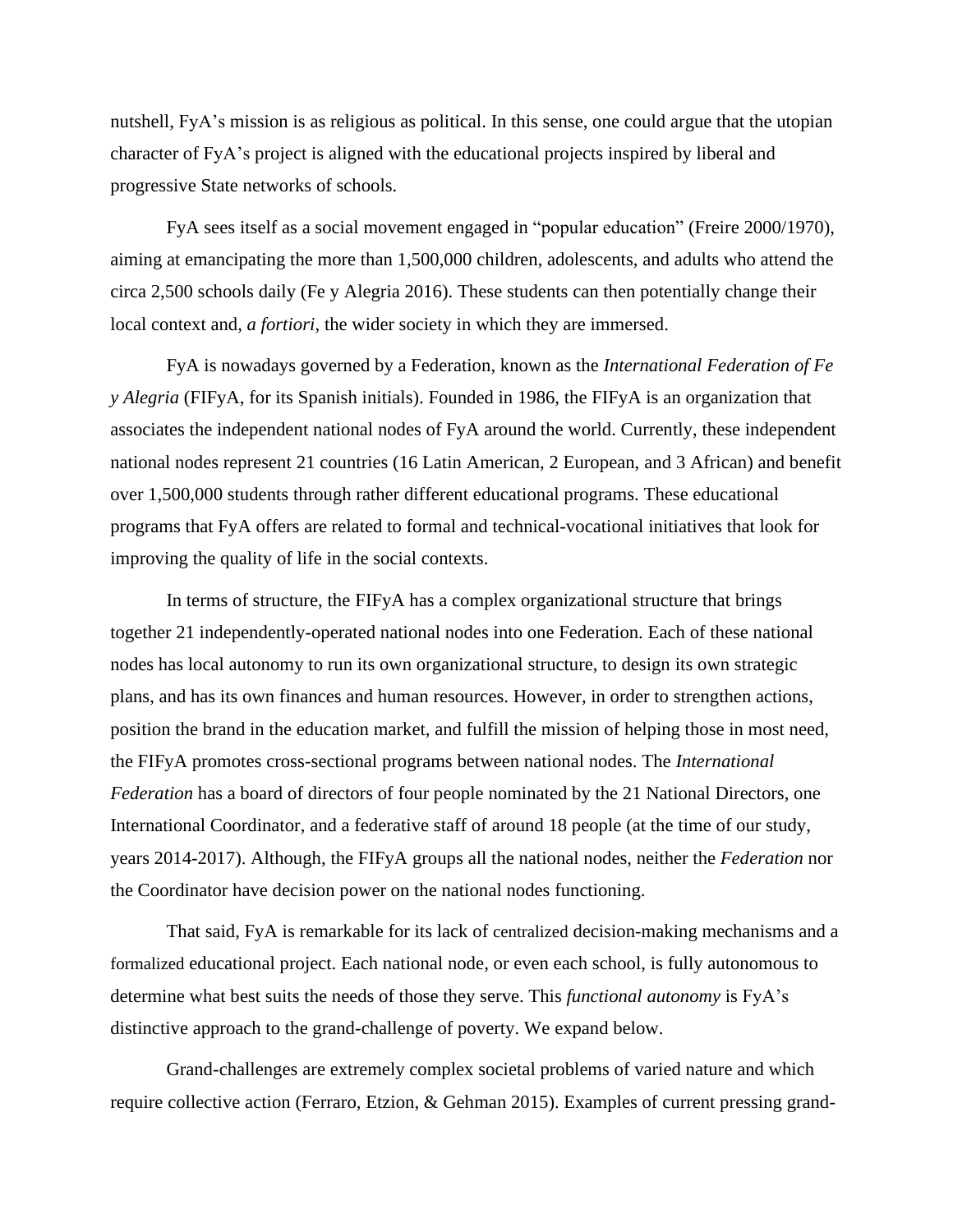challenges are the environment, artificial intelligence and autonomy, migration, and poverty. These grand-challenges are complex, originate uncertainty, and –more importantly– do not have a straightforward solution. Many have studied responses to grand-challenges, namely organizational responses. There are examples of such studies on the environment (Ansari, Wijen, & Gray 2013; Schüssler, Rüling, & Wittneben 2014; Wittneben, Okereke, Banerjee, & Levy 2012), migration (Gümüsay 2018; Kornberger, Leixnering, Meyer, & Höllerer 2018), and poverty alleviation (Battilana & Dorado 2010; Dorado & Ventresca 2013; Mair, Martí, & Ventresca 2012).

FyA's own history is of utmost importance to understand how education has been approached as an eventual solution to the grand-challenge of poverty alleviation. FyA grew through a bottom-up process: local schools emerged from the local communities and not as the result of centralized planning. Local communities, sometimes led by the parents, determined if a school was needed, built it, maintained it, and managed it with the support of FyA and the various religious orders that joined the movement. This bottom-up approach is fundamental to properly grasp FyA's identity and particular *way of doing things*. As FyA expanded into different countries and regions within those countries, its bottom-up approach crystallized into what is known as *functional autonomy*: each school, each community, and each country became fully autonomous in regards to pedagogy and strategic priorities. The autonomous character of each national FyA was somehow exacerbated by local legal and political contingencies – each country in which FyA operated had its own development goals and national educational strategies. Moreover, all of these countries developed their own State networks of schools, often located across the road of already existing FyA schools. This is a trajectory that we already described in relation to the Western context.

Two interrelated changes in the Latin American context have begun to challenge FyA's mission and purpose. First, the manifestations of poverty have changed significantly since FyA's foundation in 1955. Second, due to the need for donor-funding as an alternative to State funding, FIFyA –which was originally founded to unite the movement– centralized an increasing range of activities. To source funds from mainly Western public donors, such as the *European Union* or *World Bank*, and private donors, such as corporate foundations, program managers in Madrid created global *federative programs* and oversaw the implementation of these donor-funded educational projects in Latin American schools. These two shifts put upfront in FyA the need to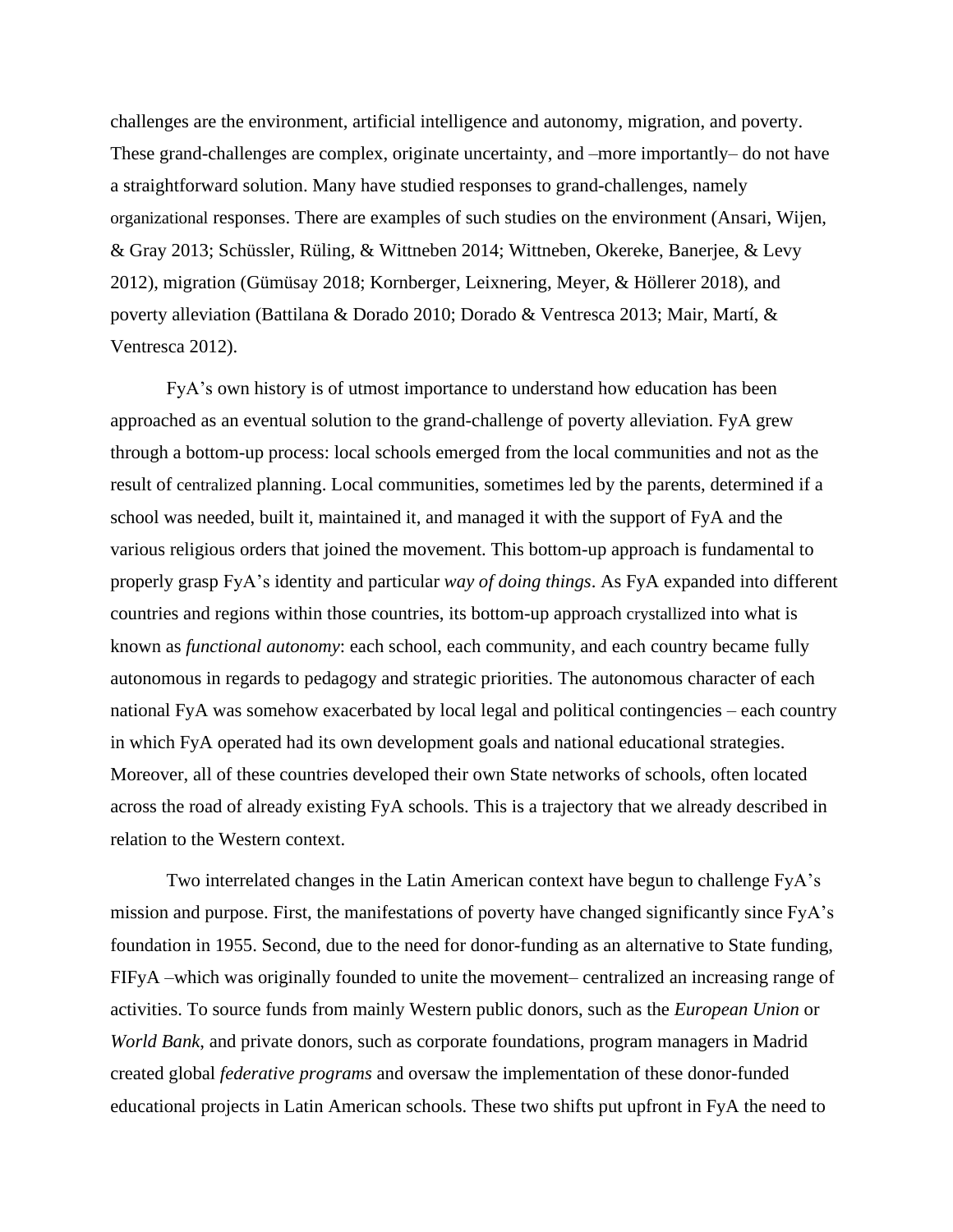fulfill its purpose by the means of educating the poor while adapting to new forms of poverty. The strategic review occurring in the last six years is the main source of data for this chapter.

## **Methodology**

We adopted a qualitative process approach (Langley, Tsoukas, & Van de Ven 2013). The data spans the 30 months of FIFyA's strategic review process (October 2014 to April 2017). Using ethnographic techniques (Spradley 1980; Van Maanen 1988), we (a) observed strategy meetings, (b) conducted interviews in 6 countries, and (c) collected organizational documents. Combining various data sources allowed us to follow and appreciate the minutiae associated with the evolution of FIFyA's strategic review process (Langley et al. 2013; Zilber 2014).

*Ethnographic observations* were suitable for our research because they allowed us to engage with the unfolding –over time– of both the strategic review process and of how those participating in it made sense of varying contextual pressures (Hernes 2014). Ethnographic observations are a good complement to interviews because they allow us to avoid retrospective biases (MacKay & Chia 2013). We observed strategy meetings held in Peru, Colombia, and Paraguay during 2016 and 2017. Notes of all meetings were taken (Spradley 1980), and recordings were partially transcribed into Spanish with quotes translated into English.

We also conducted *semi-structured interviews* with a broad range of FyA respondents, from National Directors to local school teachers. To gain a preliminary understanding of FIFyA, we began with four semi-structured pilot interviews with long-standing members. We then visited local schools in five countries where FIFyA operates: Bolivia, Colombia, Ecuador, Paraguay, and Spain. We also visited FIFyA's headquarters in Colombia. The interviews focused on (a) the strategic review process, (b) the autonomous structure of national nodes and their relationship with the Federation, and (c) narratives concerning the contexts of marginalization and deprivation.

We gathered *organizational and public documents* produced by FIFyA from 1980 to 2017 to triangulate evidence and to construct a timeline of events and processes, some of which were collected in the archives of the *International Federation of FyA* in Bogota, Colombia. Additionally, we also collected over 100 public documents related to FyA's history and operations in different countries.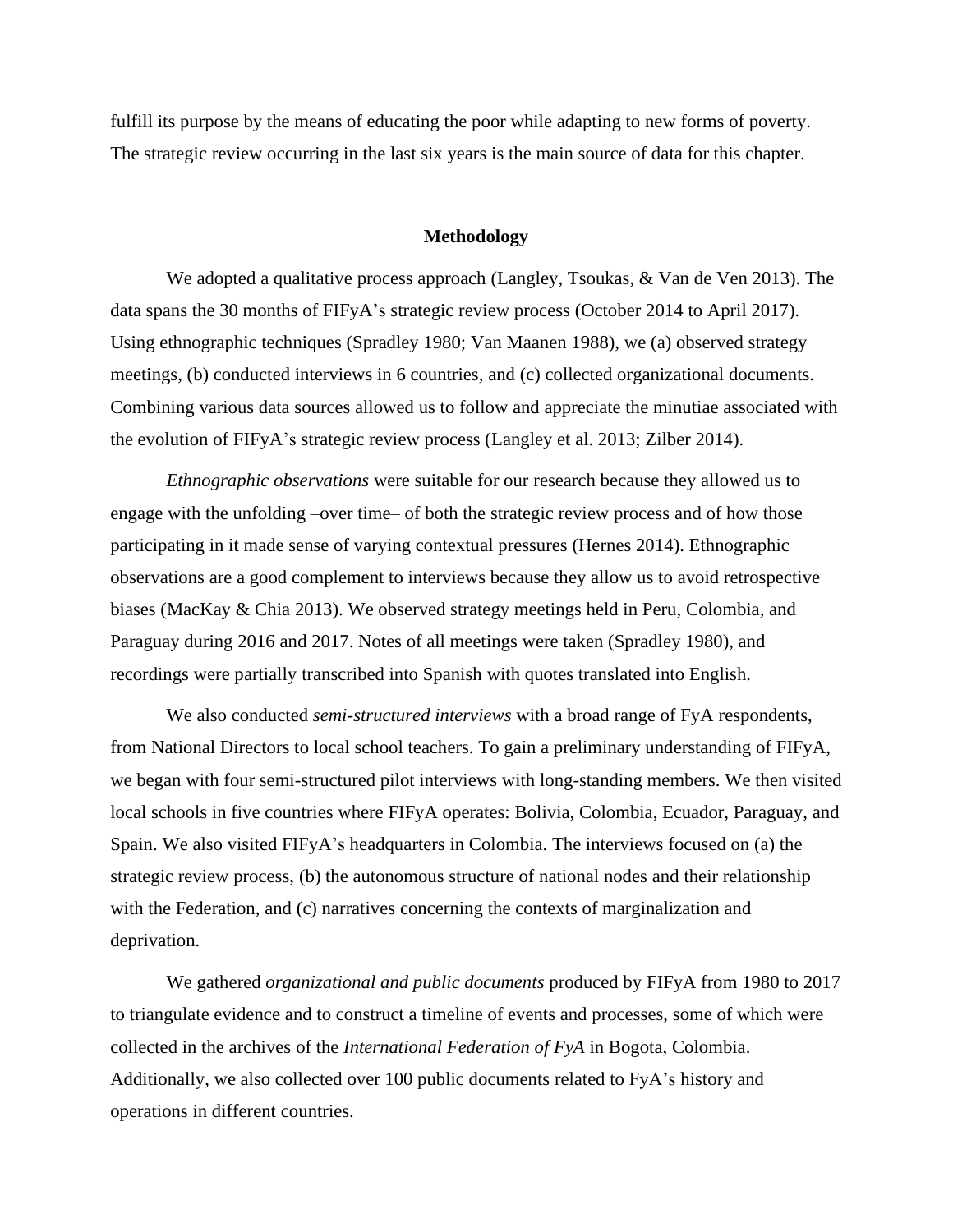Data analysis was inductive (Corbin and Strauss 2008) and what steered our interest was understanding how members of FyA were involved in a continuous quest to fulfill its purpose by the means of educating the poor, while adapting to new forms of poverty. We divided our analysis into three stages. First, we analyzed the memos and notes taken during and after strategic meetings and interviews. We imported this data into NVivo to create an integrated database. Second, we codified the remaining of our data and triangulated our sources (Denzin 1997). Last, we established relationships between the codes and grouped them into categories.

#### **Findings**

Our findings show that FyA's strategic review and subsequent understanding of its educational project are underpinned by shifting understandings of poverty. This means that FyA does not operate around one common, global, and centrally defined understanding of what is poverty. Unlike multinational NGOs which define poverty on economic grounds or in a more multifaceted perspective, FyA's analysis unveils the importance of opening room for all definitions to co-exist harmoniously. Furthermore, our findings also reveal that the lack of a centrally defined educational project is concomitant with the absence of educational performance criteria. The latter is coherent with the intuition that centrally defining performance criteria might compromise the potential of the organization to locally integrate and adapt its operations. Put differently, the pressure for *functional autonomy* might be in stark contradiction with the temptation of centrally defining strategic objectives and establish common educational and performance goals. We expand below.

# **A Continuous Quest for Fulfilling Purpose: Reaching an Open Definition of Poverty**

During the strategic review of the FIFyA we researched, FyA's National Directors were asked to imagine their mission and strategy going forward. The poverty problem they sought to confront could no longer be defined by "the lack of education in rural areas only", as commented by one FyA National Director. Furthermore, two changes occurred, as argued by another National Director: "the State's network of schools now covers many of the places in which FyA traditionally operated and many of those places cannot longer be classified as being poor".

The FIFyA, which started as an entity that could bring all autonomous national FyAs together, began by approaching the alleviation of poverty through global and standard programs.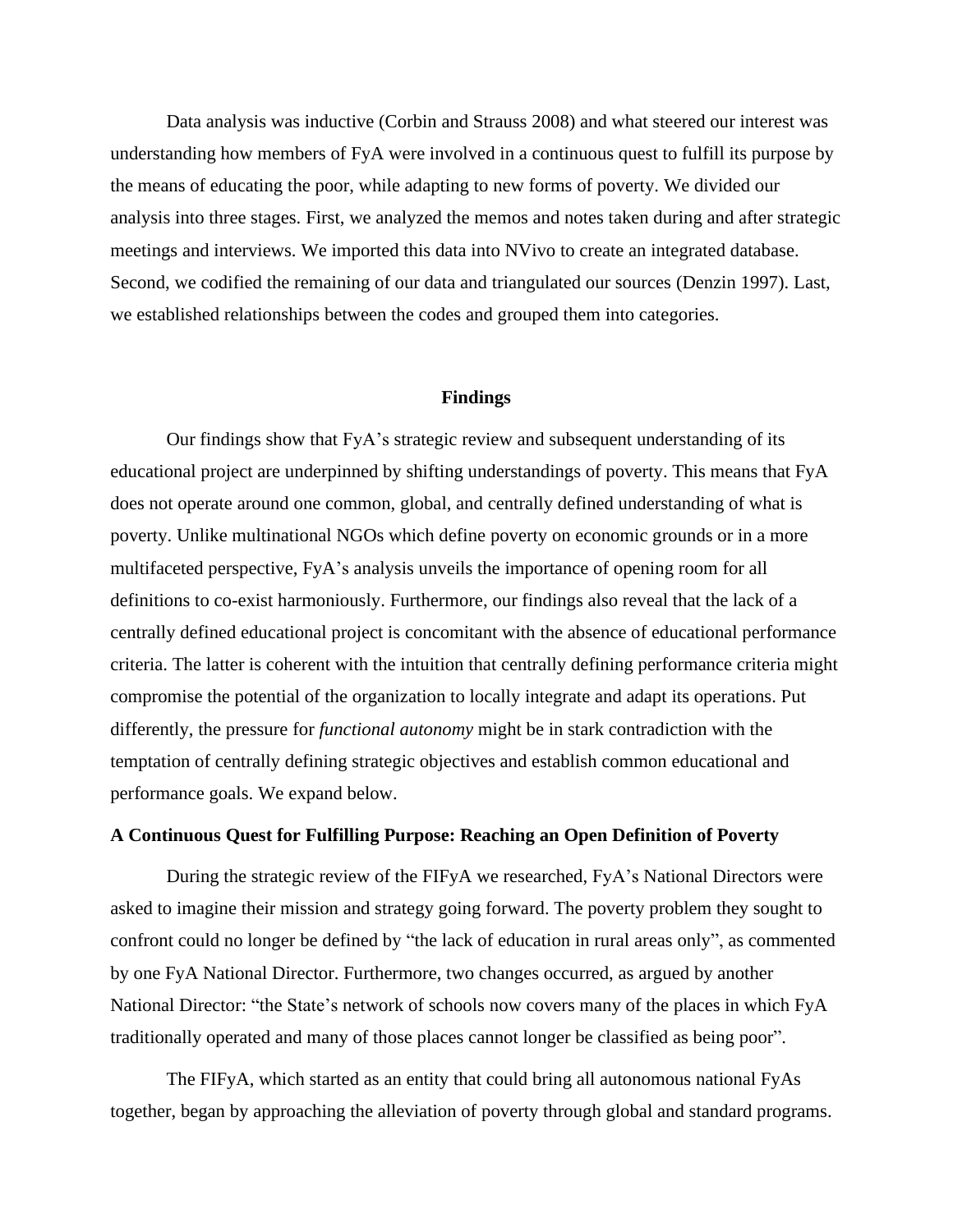According to yet another FyA National Director, "at the beginning, these programs functioned well as most schools shared Velaz's representation of poverty in terms of '*where the asphalt ends, where there is no potable water, and where the city loses its name*'". For many decades, Velaz's inspirational representation symbolized the exclusion and marginalization of rural populations. Throughout the 1960s, 1970s, and 1980s, Latin American State-led networks of schools were limited to urban areas. Hence, Velaz's statement endowed the movement with a coherent sense of purpose, namely, to provide education in places where no one else –including the State– was present.

However, in this new landscape, some National Directors became critical and started to see these programs as out of touch with their specific cultural, socio-economic, and political reality. As argued by one FyA National Director, "we all are FyA, but we are not 'operating' the same poverty problems". In a similar line of reasoning, another FyA Director commented: "'*Where the asphalt ends*' is still there for some, but not for all of us." The strategic review unveiled the external conditions affecting a common definition of poverty for FyA members. This originated long discussions between local FyA players and FyA's International Federation.

As the strategic review moved forward, FyA members expressed clearly a growing mismatch between where FyA was operating, what poverty meant, and new forms of poverty identified. The need to unveil other forms of poverty –as being experienced by FyA schools– became one of the main focuses of attention. For instance, in one school that we visited, the local principal explained to us that their main challenge was to prevent sexual violence targeted at girls. In yet, another visit to a different school, teachers told to us that the school was the only place in which the children could feel safe from gang-related violence. These emerging forms of poverty and social exclusion were a new challenge for FyA: its educational project required the development of a *new definition of poverty* that provides a common purpose to all members.

The redefinition of poverty unfolded from the search for new ways of experiencing poverty. Discussions started to unpack the relationship between exclusion and poverty. As one FyA National Director put it, "social exclusion and poverty are siblings". In several discussions, National Directors also pointed to the need to embrace education for excluded actors, such as people with special needs. Interestingly, when arguing about the best approach to find new ways of poverty, National Directors agreed that the ways of defining poverty should follow a bottom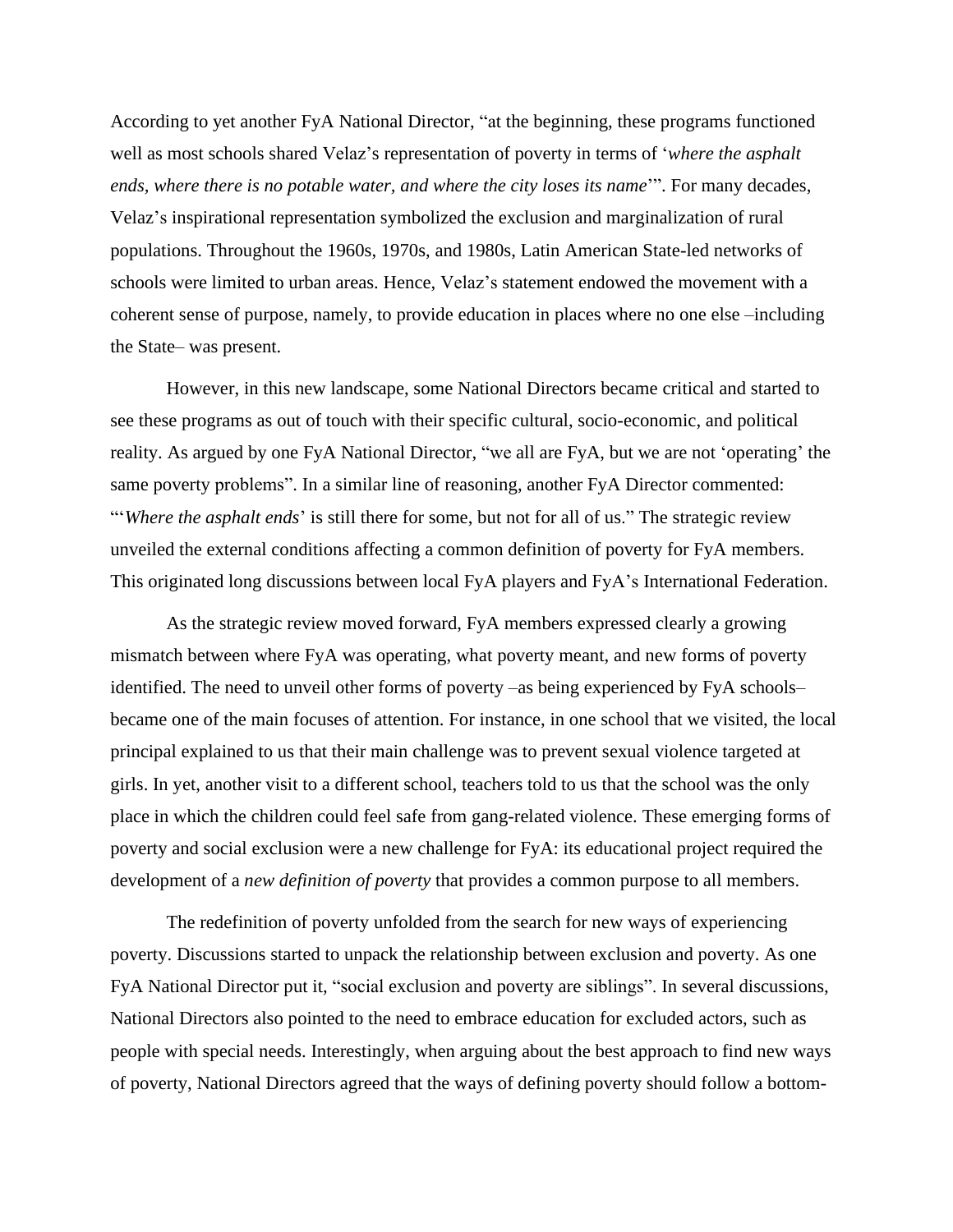up approach. Such a view of how a new purpose should unfold was coherent with FyA's foundational identity. The strategic review was therefore open to different members, such as principals and all those working for FyA's national offices.

This participatory bottom-up process showed two things. First, new understandings of poverty can co-exist as long as they make sense as a coherent whole. For instance, all exclusionrelated ways of poverty make sense as long as they can be connected to dimensions of social poverty. Second, the gradual rupture with previous understandings of poverty implies the creation of spaces that foster experimentation. As an example, FyA put forward what is called *initiatives*, in which actors from across the network can come together and define activities for tackling poverty based on their own particularities. As such, initiatives aim to break dominant narratives and make possible different definitions of poverty that co-exist as the purpose of FyA.

## **The Absence of Educational Performance Criteria**

By organizing its activities around initiatives that aim at locally integrating the multiple understandings of poverty and social exclusion, FyA also brings to the fore important questions surrounding the centrally defined performance criteria which characterize so many of nowadays educational systems. The pressure for locally integrating overarching notions of poverty, together with the *functional autonomy* of the various national FyAs, seems to be in stark contradiction with the temptation of centrally defining strategic objectives and establishing common educational and performance goals.

The case of Fe y Alegria calls our attention upon the relevance of education as a means towards the eventual solution of grand-challenges. Apart from the debate on the possibility of solving grand-challenges, the main contribution of our case is the emphasis FyA puts on incorporating the changes in the problem to remain an important actor. Here, we evidenced that FyA is not about the disciplinary; instead, it is about the understanding of (a) the social contexts where poverty occurs and (b) the role individuals play in society in order to change their realities. Following from the above, an educational network (to the best of our knowledge, the biggest nongovernmental network of schools in the world) that is focused on grand-challenges, namely poverty alleviation, represents a call for action. More specifically, grand-challenges require solutions that are unknown and often inexistent. Tackling issues like poverty alleviation, or any other major societal issues, requires forms of education that go way beyond traditional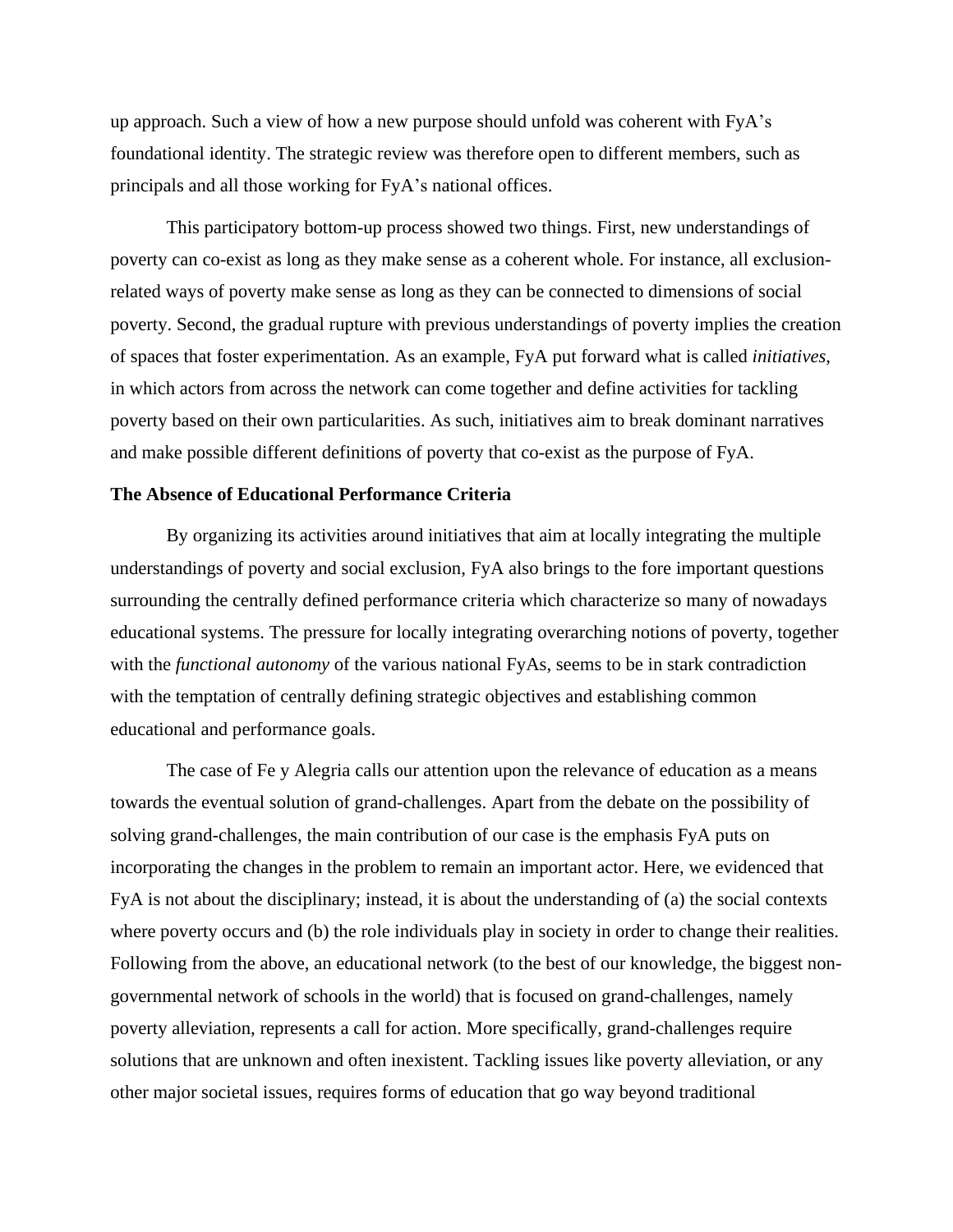understandings of pedagogy. These problems are complex and they "cannot be removed from their environment" (Grint 2014, p. 243). Furthermore, these problems contradict some of our modern assumptions "precisely because we cannot know what to do" (Grint 2014, p. 243). In that sense, educational systems focused on functional outcomes are not the most appropriate to prepare individuals for highly complex realities as contexts of extreme poverty and new forms of marginalization tend to be.

The absence of clear-cut solutions for the issues that drive FyA's educational shift allows us to reflect on the role the liberal arts and humanities can play in education for the  $21<sup>st</sup>$  century. Many have recently called for a revival of humanities and liberal arts education. As an example, Morson and Schapiro (2017) discuss how the modern obsession with the homogenization of human behavior and societal issues made us forget the role ethics play. Morson and Schapiro also highlight how homogeneous accounts of social reality neglect the local context and, therefore, tend to be short of a proper understanding of highly complex societal phenomena.

Our findings show the continuous quest of FyA to fulfill its purpose by the means of educating the poor, while adapting to new forms of poverty. Through FyA, we found that a meaningful construction of purpose is a joint process (Cunliffe 2002; Hersted & Madsen 2018), which unfolds and for which one cannot, confidently, pre-determine the outcomes of the said process. Grand-challenges such as poverty cannot be defined under a dominant or exclusive narrative. On the contrary, the definition of this type of problems should account for different views to understand how they complement each other and potentially explain underplayed factors. In this joint process, different people represent an embodied and embedded view of reality that carries ideologies, expectations, and memories (Cunliffe 2003; Bakhtin 2010). By acknowledging that poverty is not a standardized phenomenon, FyA players imbue the organization with a sense of purpose locally integrated and capable of constant renewal.

Our case shows that a "problem" (poverty) does not have only one meaning and that there is no gain in finding ultimate definitions. Throughout the different events that took place during the strategic review we observed, poverty meant different things depending on which questions were asked and to whom you asked them. This implies that a real sense of "purpose" only emerges when the meaning is able to carry collective constructions that are continuously shaped by a multitude of voices (Hersted & Madsen 2018). As there is no ultimate definition, but a large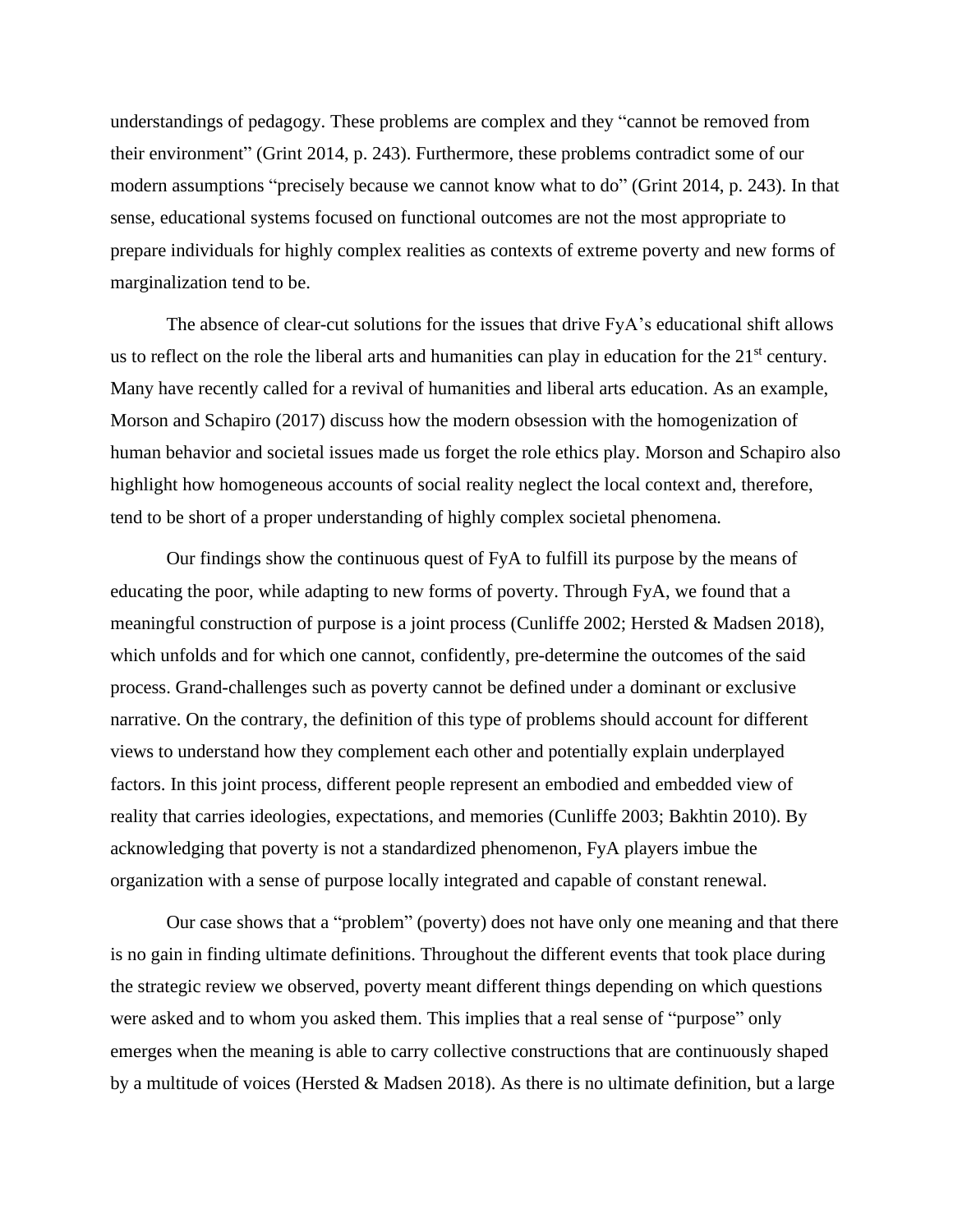number of voices dialoguing, the meaning of "poverty" is not imposed nor labeled by FyA actors. This makes the search for purpose a constant and collective endeavor.

### **Concluding Remarks**

One meaningful point that can be learned from FyA's case in its quest for purpose is the need to constantly understand how actors are experiencing the "here and now" (Cunliffe 2003). For example, the solidification of Father Velaz's representation of poverty –*where the asphalt ends*– stopped the organization from grasping external changes. This had the potential to disrupt discussions around varied forms of poverty that go beyond the economic. The potential absence of a constant interrogation of the "here and now" eventually prevented the organization from identifying pressing issues.

Therefore, the case of FyA shows that when dealing with grand-challenges, complementary actions must be deployed. When actors co-construct meaning from difference, the world is perceived under several interconnected views (Bessant 2018). As a result, responses for poverty are not one act performed by several actors but a set of comprehensive and coordinated strategies performed to address the problem from different flanks (George, Howard-Grenville, Joshi, & Tihanyi 2016). In our case, actors addressed poverty through a diverse portfolio that offered responses for some poverty-related issues. It is through the complementarity of actions that one can achieve a common goal, while addressing several causes simultaneously.

Eventually, grand-challenges may be solved (George et al., 2016). Through the case of FyA, we can suggest that purpose is a never-ending quest: its meaning is open to debate, it may change and is the result of collective constructions. FyA's case brings to the fore the relevance of education in such processes. Education, as understood by FyA, is a means to provide small wins that, when grouped, might generate change in society.

The transposition of such insights into the realm of pedagogy is no novelty. For instance, the previous insights are in accordance with Edmund Burke's (1770/1999) notion of *moral imagination*. An education that fosters moral imagination allows the students to imagine alternative ways of life. However, such education can only flourish if humanities and critical reasoning are at the core of the pedagogical project (Nussbaum 1997), and thus the project understands that centrally defined solutions are not capable of tackling highly complex problems that always manifest themselves locally.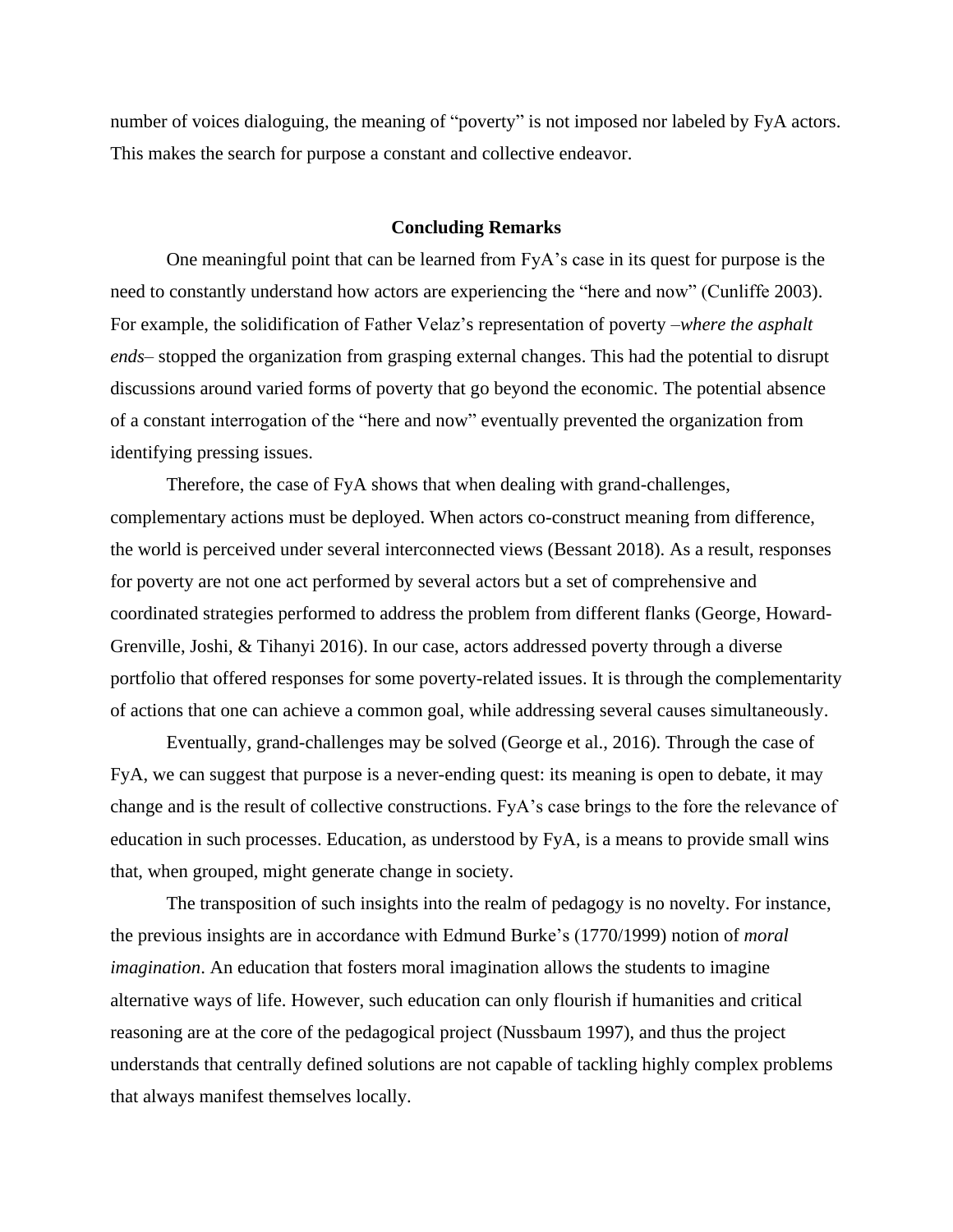### **References**

- Ansari, S., Wijen, F., & Gray, B. (2013). "Constructing a climate change logic: An institutional perspective on the "tragedy of the commons". *Organization Science*, 24(4), 1014-1040.
- Ashworth, W.B. (1986). Catholicism and early modern science. In D.C. Lindberg and R.L. Numbers (Eds.)., *God and Nature: Historical Essays on the Encounter Between Christianity and Science* (pp. 136-166). Berkeley, CA: University of California Press.
- Battilana, J., & Dorado, S. (2010). "Building sustainable hybrid organizations: The case of commercial microfinance organizations." *Academy of Management Journal*, 53(6), 1419- 1440.
- Bakhtin, M.M. (2010). *The Dialogic Imagination: Four Essays*. Austin, TX: University of Texas Press.
- Bessant, K.C. (2018). "Dialogical conceptions of the self and community." In K.C. Bessant, *The Relational Fabric of Community* (pp. 127-153). New York, NY: Palgrave Macmillan.
- Burke, E. (1999). Select Works of Edmund Burke: A New Imprint of the Payne Edition. Foreword and Biographical Note by Francis Canavan. Indianapolis: Liberty Fund. (Original work published 1770)
- Corbin, J. &, Strauss, A. (2008). *Basics of Qualitative Research: Techniques and Procedures for Developing Grounded Theory*. Thousand Oaks, CA: SAGE Publications.
- Cunliffe, A.L. (2002). "Reflexive dialogical practice in management learning." *Management learning*, *33*(1), 35-61.
- Denzin, N. (1997). "Triangulation in educational research." In J. Keeves (Ed.)., *Educational Research, Methodology, and Measurement* (pp. 318-322). Oxford, UK: Pergamon.
- Dorado, S., & Ventresca, M.J. (2013). "Crescive entrepreneurship in complex social problems: Institutional conditions for entrepreneurial engagement." *Journal of Business Venturing, 28*(1), 69–82.

Fawcett, E. (2014). *Liberalism: The Life of an Idea*. Princeton, NJ: Princeton University Press. Fe y Alegria [FyA]. (2016). *Memorias*. Unpublished annual report.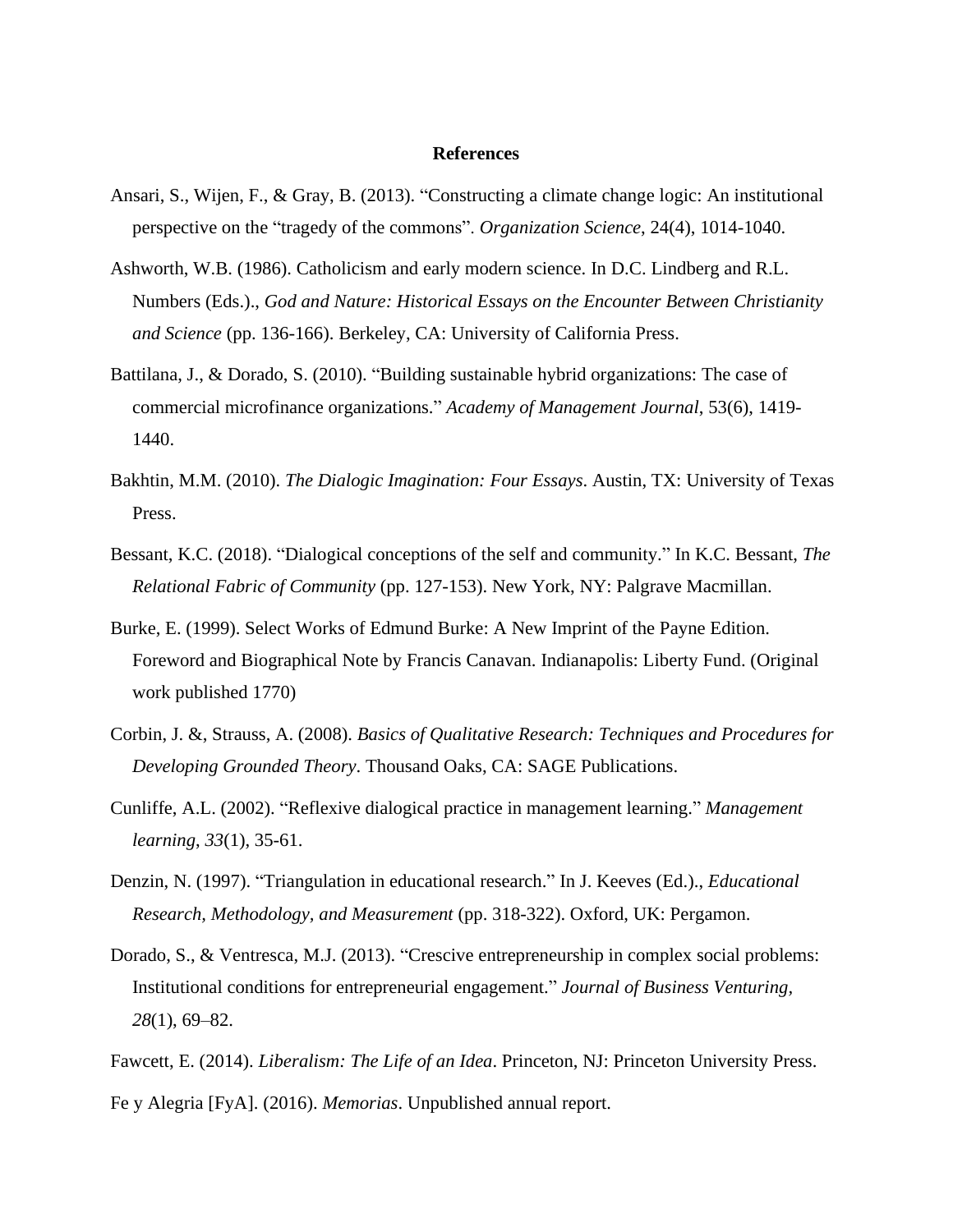- Ferraro, F., Etzion, D., & Gehman, J. (2015). "Tackling grand challenges pragmatically: Robust action revisited." *Organization Studies*, 36(3), 363–390.
- Foucault, M. (1991). *Discipline and Punish: The Birth of the Prison*. London, UK: Penguin Books. (Original work published 1975)
- Foucault, M. (2009). *Security, Territory, Population: Lectures at the Collège de France (1977- 1978)*. New York, NY: Palgrave Macmillan.
- Freeden, M. (2015). *Liberalism: A Very Short Introduction*. Oxford University Press.
- Freire, P. (2000). *Pedagogy of the Oppressed*. New York, NY: Bloomsbury. (Original work published 1970)
- George, G., Howard-Grenville, J., Joshi, A., & Tihanyi, L. (2016). "Understanding and tackling societal grand challenges through management research." *Academy of Management Journal*, *59*(6), 1880-1895.
- Grint, K. (2014). "The hedgehog and the fox: Leadership lessons from D-Day." *Leadership, 10*(2), 240–260.
- Gümüsay, A.A. (2018). "Commentary: Sharing is caring: From material to socio-material sharing." *Academy of Management Discoveries*, 4(3), 376–377.
- Hernes, T. (2014). *A Process Theory of Organization*. Oxford, UK: Oxford University Press.
- Hersted, L., & Madsen, C.Ø. (2018). "Polyphonic inquiry for team development: Learning, and knowledge production." In C.Ø. Madsen, M.V. Larsen, L. Hersted, & J.G. Rasmussen (Eds.)., *Relational Research and Organisation Studies* (pp. 85-116). New York, NY: Routledge.
- Kornberger, M., Leixnering, S., Meyer, R., & Höllerer, M. (2018). "Rethinking the sharing Economy: The nature and organization of sharing in the 2015 refugee crisis." *Academy of Management Discoveries*, 4(3), 314–335.
- Langley, S., Tsoukas, H., & Van de Ven A. (2013). "Process studies of change in organization and management: Unveiling temporality, activity, and flow." *Academy of Management Journal, 56*(1), 1-13.
- MacKay, R.B., & Chia, R. (2013). "Choice, change, and unintended consequences in strategic change: A process understanding of the rise and fall of Northco automotive". *Academy of*